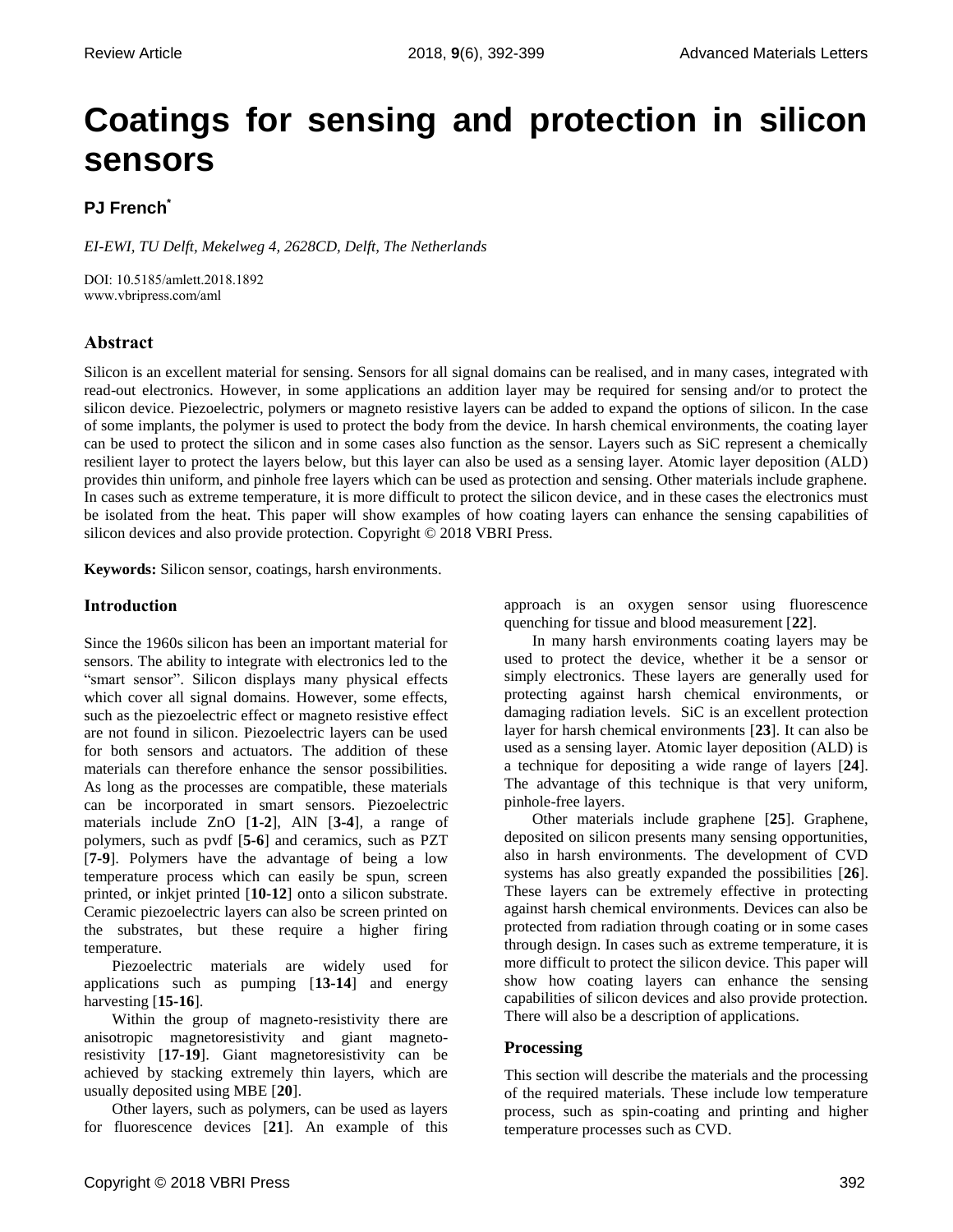## *Spinning & inkjet printing*

These techniques are widely used for polymer based materials [**27-28**]. Spin coating yields a uniform layer and will also planarize the surface. The thickness of the final layer is related, d, to the spin speed, ω, by;

$$
t \propto \frac{1}{\sqrt{\omega}}
$$

Spin time is usually around 30 secs to 1 minute, depending on the material. A typical thickness curve as a function of spin speed is given in **[Fig.](#page-1-0) 1**.



<span id="page-1-0"></span>**Fig. 1.** Example of film thickness as a function of spin speed [**29**]. Courtesy of Ossila Limited's spin coating guide.

In addition to spinning on the material, this technique can be used to deposit particle in a fluidic carrier, as shown in **[Fig.](#page-1-1) 2**.



<span id="page-1-1"></span>**Fig. 2.** Depositing particle using spin technique [**29**]. Courtesy of Ossila Limited's spin coating guide.



<span id="page-1-2"></span>**Fig. 3.** Illustration of a piezoelectric driven inkjet system. Adapted from [**30**].

In recent years there has been increasing interest in inkjet printing for a range of materials including polymers for coating and organic electronic devices. The basic structure of such a device is given **[Fig. 3](#page-1-2)**.

## *Screen printing*

Screen printing, in a recognisable form, can be traced back more than 1000 years in China [**31**]. The basic process is shown in **[Fig.](#page-1-3) 4**.



<span id="page-1-3"></span>**Fig. 4.** Basic structure of a screen printing system A. Ink. B. Squeegee. C. Image. D. Photo-emulsion. E. Screen. F. [**32**].

This technique is widely used for materials such as polymers and ceramics. The main difference is that ceramics need a much higher temperature for the post deposition anneal, usually around 900C. This can be used on wafers, or on rolls of material.

# *Chemical vapour deposition (CVD)*

The main forms of CVD are low pressure CVD (LPCVD), atmospheric pressure CVD (APCVD) and plasma enhanced CVD (PECVD). The use of plasma in PECVD greatly reduces the deposition temperature (usually below 400C), making it suitable for use on fully processed CMOS wafers. In standard processing, CVD is used for materials such as  $SiO<sub>2</sub>$ ,  $SiN$  and polysilicon. Other materials of interest for coating on silicon include SiC and graphene. The basis of all these processes is to choose gasses which break down in the chamber to deposit the required material. For example, polysilicon is usually deposited using SiH4, which breaks down into  $Si + 2H<sub>2</sub>$ .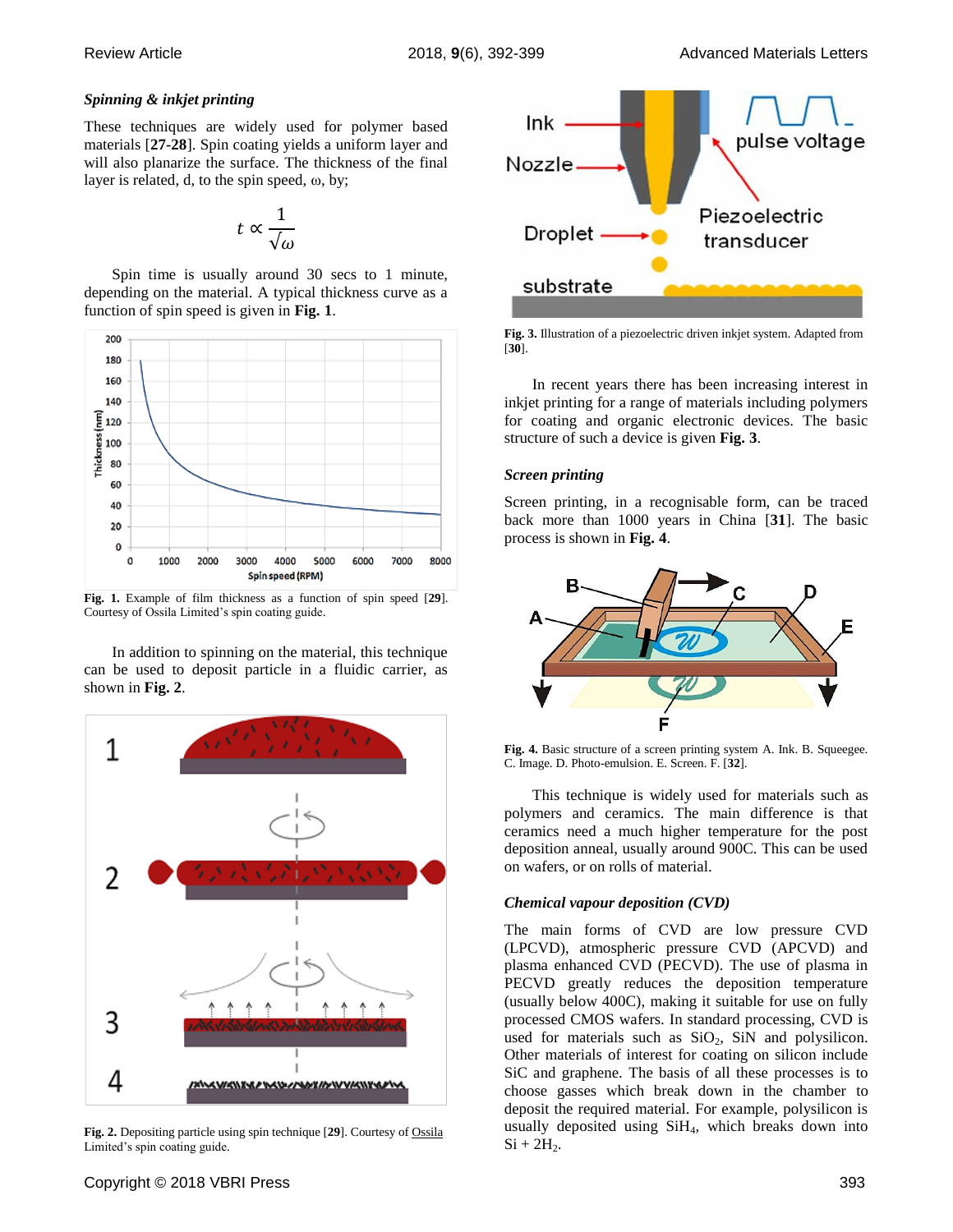

<span id="page-2-0"></span>**Fig. 5.** Illustration of the main structure of a MBE system [**34**].

# *Molecular beam epitaxy (MBE)*

MBE was invented in the 1960s at Bell Telephone Laboratories by JR Arthur and AY Cho [**33**]. The process takes place at high or ultra-high vacuum, typically  $(10^{-8} - 10^{-12})$ . This technique, shown in **[Fig. 5](#page-2-0)** is widely used for compound semiconductors, such as GaAs. It can also be used for deposition of multi-layers.

# *Atomic layer deposition (ALD)*

As the name suggests, this is a technique to deposit layers at atomic level. Since the deposition is layer-by-layer at atomic level, the layers are extremely uniform and pinhole free [**35-36**]. It was developed in the 1960s by Prof. Kol'tsov from Leningrad Technological Institute, although the basic concept was proposed by Prof. Aleskovski in his PhD thesis in 1952. The important difference of ALD from other deposition techniques is self-limiting chemisorption of precursors in each halfcycle [**36**].



**Fig. 6.** Illustration of the cycling of the ALD process [**37**].

# *Sputtering & evaporation*

These techniques are widely used for metals, although other materials are also deposited this way. With sputtering the ions are accelerated towards the substrate. The basic principle is illustrated is **[Fig.](#page-2-1) 7**.



<span id="page-2-1"></span>**Fig. 7.** Basic principle of the sputtering technique [**38**].

Evaporation systems use high vacuum to allow vapour of the required material to deposit on the substrate. There are a number of configurations, and one example, from Hivatec is given in **[Fig. 8.](#page-2-2)**



<span id="page-2-2"></span>**Fig. 8.** Examples of evaporation systems [**39**].

# **Materials**

There is a wide range of materials which can be combined with silicon as a protection layer or to expand functionality. In standard IC processing, layers such as  $SiO<sub>2</sub>$  and  $SiN$  are widely used as surface passivation and insulation. Additional materials such as SiC can be used as a sensing layer and also a protection layer.

# *Protection layer*

The main use for protection layer is for harsh chemical environments. For this SiC is an excellent choice it can be deposited using PECVD and is thus a suitable layer for coating processed IC devices [**40**]. This layer is extremely chemically resistant [**41**].

For medical implants the coating layers serve to protect the silicon device from this harsh environment, and also to achieve biocompatibility. For this, there are a number of materials. A wide range of polymers are available for this application. Polymers are composed of a large, chain-like molecular structure made of monomers, which are covalently linked in 3D networks. These layers can be used as coating and also sensing. There are both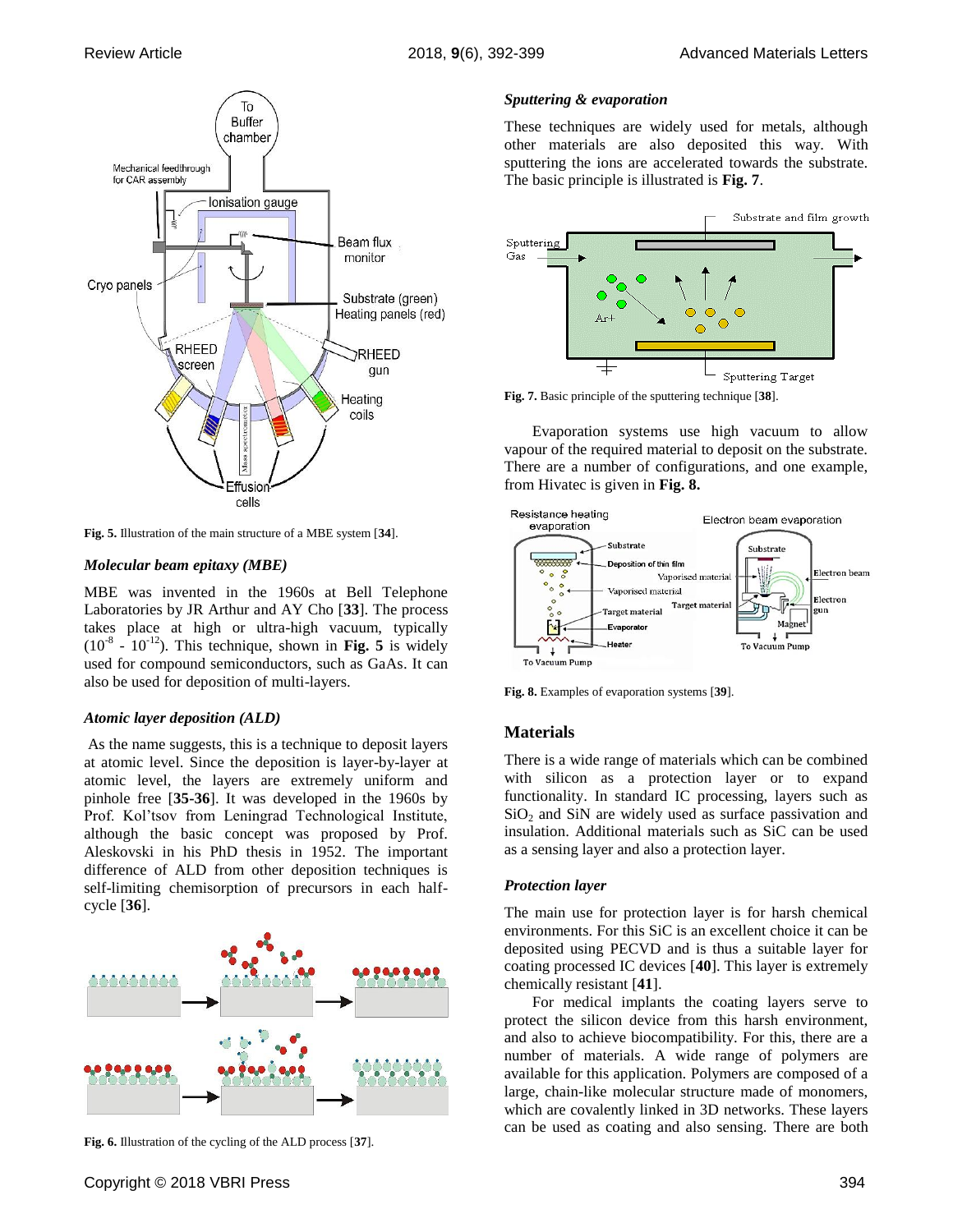natural and synthetic polymers [**42**]. As a protection layer, many are biocompatible and able to protect the device underneath. Examples of these polymers include the following:

- Natural
	- o Plants: Cellulose, natural rubber
	- o Animals: Collagen, heparin, DNA
- Synthetic
	- o Parylene
	- o Silicone rubber
	- o Polyethylene (PE)
	- o Polypropylene (PP)
	- o Poly methyl methacrylate (PMMA)
	- o Poly vinyl chloride (PVC)
	- o Polyether ether ketone (PEEK)

Materials such as Parylene [**43-48**] and silicone rubber [**49-50**] are widely used as coating layers for medical implants.

## *Sensing and actuating layers*

Although silicon is an excellent sensing material for many applications, there are some effects not found in silicon and in some cases additional layers are required to generate a reaction, such as in bio-chemical sensors.

The main effects not found in silicon are the piezoelectric effect and the magnetoresistive effect, although there are other effects found in silicon.

The piezoelectric effect transforms the mechanical signal directly into a voltage, and also a voltage into mechanical deflection. There are a number of materials which are suitable for integration with silicon. Frequently used materials include ZnO, AlN and a range of polymers. Other materials are quartz and GaAs. Both ZnO and AlN are usually deposited using sputtering [**51-52**] or CVD [**53-54**]. Quartz is usually bonded to silicon rather than being deposited, whereas GaAs is usually formed using techniques such as MBE.

The magnetoresistive effect is the change of resistivity of a material as a function of magnetic field. This was first discovered by Thomson in 1851, and can be divided into a number of forms: anisotropic [**55**], giant [**56**], colossal [**57**] and tunnelling [**58**]. In addition to integration with silicon, there are examples of GMR devices being formed on flexible substrates [**59**]. There are also many examples of integration of magnetoresistive layers with silicon [**60-63**]. Devices for anisotropic magnetoresistance use permalloys such as Ni-Fe. The giant magentoresistive effect is found in multi-layers of alternating ferromagnetic and non-ferromagnetic conductive layers. This became possible when techniques were developed for depositing extremely thin and uniform layers. This development became extremely important in the massive increase in hard-disc capacity. The basic structure is shown in **[Fig. 9](#page-3-0)**. Commonly used layers include Fe-Cr [**64**].



<span id="page-3-0"></span>**Fig. 9.** Basic structure of a giant magnetoresistive device.



<span id="page-3-1"></span>**Fig. 10.** Basic structure of a tunnelling magnetoresistive device [**65**].

Colossal magnetoresistive devices usually is manganese-based perovskite oxides. The tunnel effect also requires the ability to deposit layers of a few nm, but the structure is quite different, as shown in **[Fig. 10](#page-3-1)**.

Fluorescent devices mainly use materials such as polymers or hydrogels, which are either exposed directly to the environment, or covered with a membrane which allows the element of interest through. Examples of these devices, will be given in the next section.

# **Applications**

## *Piezoelectric devices*

As mentioned above, the piezoelectric effect can be used for both sensors & actuators. In the field of actuators, piezoelectric layers are commonly used for pumps, grippers and motors, etc. Although piezoelectric grippers and motors are not usually integrated into silicon. Micropumps use pressure differences to pull the fluid through, there are a number of actuation techniques, such as thermal, magnetic and electrostatic. Piezoelectric pumps [**66-68**] have a relatively simple structure needing only a piezoelectric layer on a membrane. The basic operation can be seen in **[Fig.](#page-3-2) 11**.



<span id="page-3-2"></span>**Fig. 11.** Basic operation of a piezoelectric micropump. From Yoshida & Kim lab, Tokyo Institute of Technology, Japan [**69**].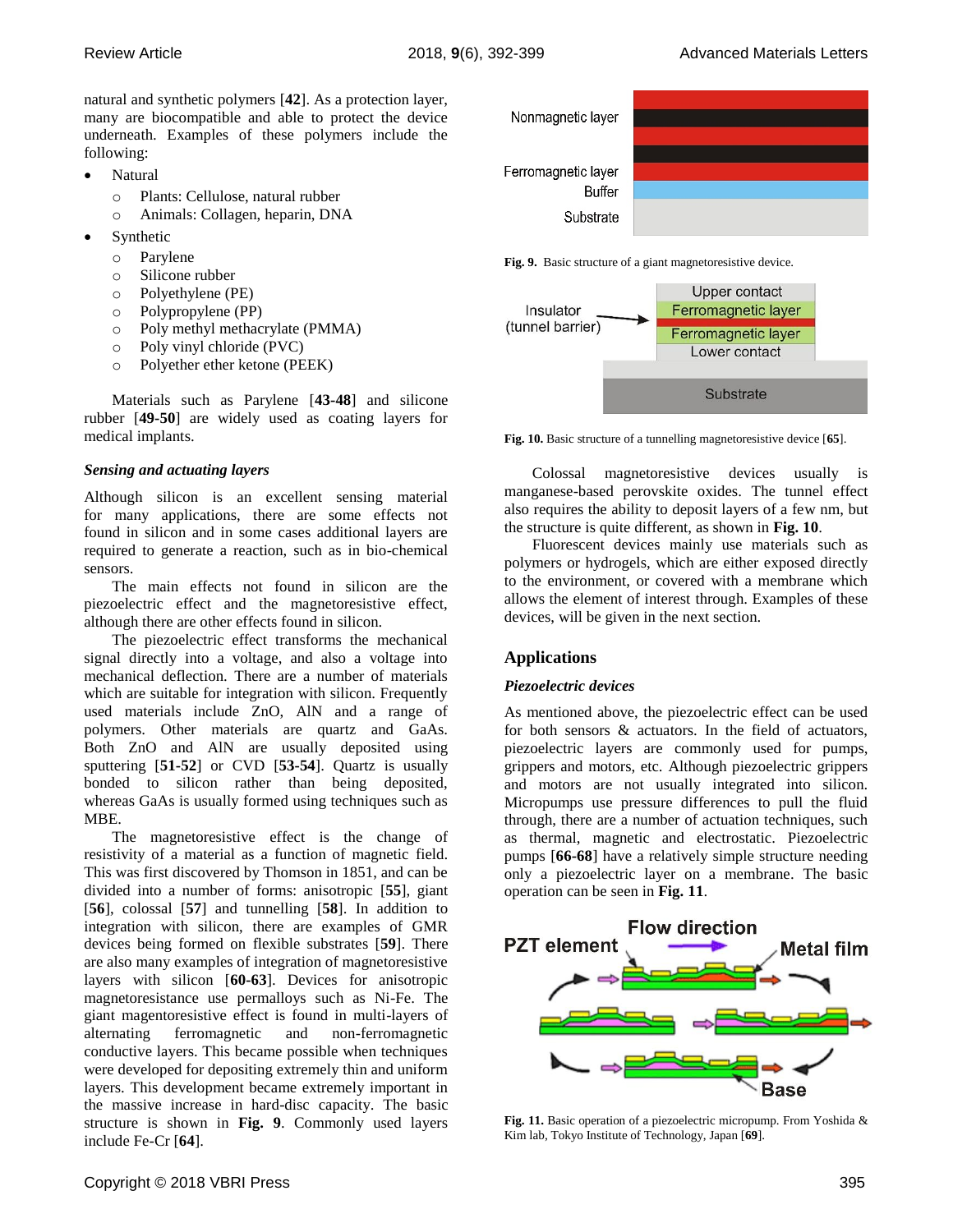In the field of sensors there are many examples of piezoelectric materials being integrated in silicon. One type of device which uses both the actuating and sensing properties of the piezoelectric material is the surface acoustic wave device [**70-73**]. The basic principle of the device (shown in **Fig. 12**) is to generate an acoustic wave using finger type electrodes. The was passes along the surface of the device and is detected by a second set of electrodes. If, for example, the wave passes along a membrane, the speed of the wave can be modulated if the membrane comes into contact with a fluid. It is further dependent on the density and viscosity of the fluid. Using a reference path and a feedback, a frequency difference, as a function of the desired parameter can be produced. This basic structure is given in **Fig.12**.



**Fig. 12.** Basic SAW device.

The same basic principle can be used for a number of other parameters. Piezoelectric layers can also be used for measuring strain directly. Piezoelectric materials have also been used as actuation and sensing in gyroscopes. In other cases, the piezoelectric layer is used for actuation and another method used for sensing [**74**].

## *Magnetic sensors*

Provided the magnetoresistive material can deposited on silicon, at a relatively low temperature, it is possible to fabricate integrated magnetoresistive devices. In many cases, these resistors are formed in a Wheatstone bridge, as often used in mechanical devices. An example of this basic structure is shown in **[Fig.](#page-4-0) 13**.



<span id="page-4-0"></span>**Fig. 13.** Illustration of the sensor geometry and the sensor stack with definitions of geometrical and electrical parameters [**75**].

#### *Bio-chemical sensors*

Many chemical sensors require an additional layer to react with, or trap the element of interest. An early example of this was the ChemFET. First proposed by Prof. Piet Bergveld, in The Netherlands, this uses a standard MOSFET structure, but replaces the gate with a material

which traps or reacts with the chemical or biological element [**76**]. From this first idea, a wide range of chemical and biological sensors have been developed.

Optical devices, such as waveguides can also be used when additional layers are added to trap elements. Once such example **[\(Fig. 14\)](#page-4-1)**, uses the evanescent wave along a thin waveguide. If the waveguide surface is coated with a layer to trap, in this case, a bacterium, the absorption of light, will increase with increasing presence of the bacteria. Therefore, the intensity of the out coming light will be reduced. The example given in **[Fig. 14](#page-4-1)** uses a  $TiO<sub>2</sub>$ waveguide. Similar structures have been made using materials such as SiC and SU8 [**79**]. All these devices we fabricated using a silicon substrate.



<span id="page-4-1"></span>**Fig. 14.** Waveguide bacteria sensor using the evanescent wave [**78**].

Fluorescent techniques are also commonly used in chemical and biochemical devices. They require an additional layer, often polymer or hydrogel, which has been modified to fluoresce when in the presence of the compound of interest. One such example is to measure oxygen using fluorescence quenching. A porous polymer impregnated with ruthenium is used. When illuminated with blue light, it fluoresces with red. If oxygen enters the polymer, the fluorescence will be quenched. The more oxygen present, the faster the quenching. Measuring the speed of the quenching gives us the partial pressure of oxygen. This can be used to measure oxygen in tissue, blood and gasses  $[22]$ . For measuring  $CO<sub>2</sub>$ , HPTS-(TOA)<sub>3</sub> can be added, although this is an intensity measurement and not fluorescence quenching [**79**]. These two sensors can be combined to make a tissue viability sensor. They can also be integrated into a silicon device using a single activating light source. The basic structure is given in **[Fig.](#page-5-0) 15.**

Another example is a glucose sensor using a hydrogel. The device, shown in **[Fig.](#page-5-1) 16**, using a membrane allowing glucose to pass through to reach a glucose responsive fluorescent hydrogel. The whole device can be implanted under the skin and uses wireless connection to a hand-held device. Ammonia is aggressive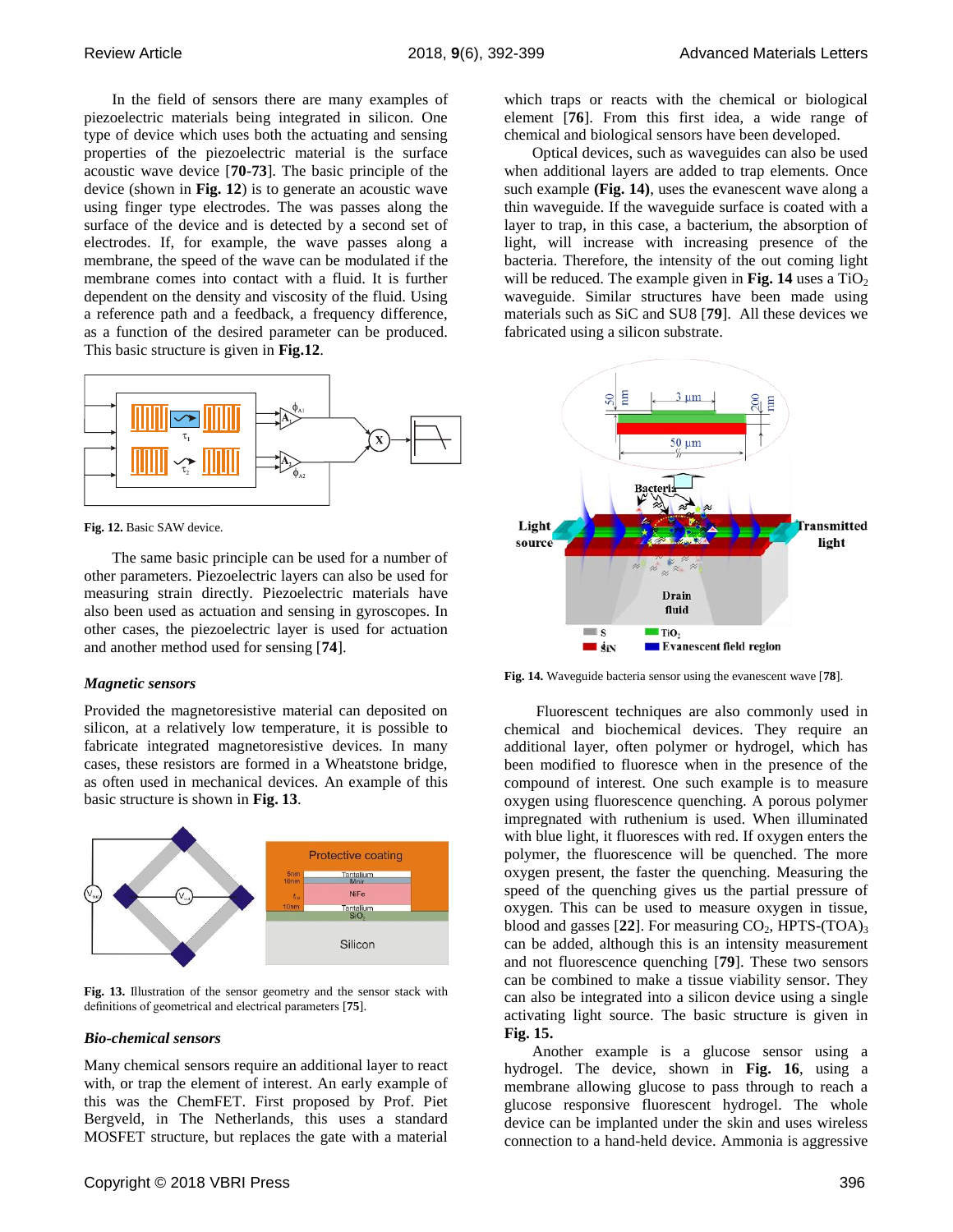to many materials, including silicon. In this application, SiC can serve as a protection layer, and also a sensing layer. Porous silicon carbide can be made to be sensitive to both humidity and ammonia depending on the structure of the pores [**23**].



<span id="page-5-0"></span>**Fig. 15.** Cross-section of an  $O_2$ -  $CO_2$  tissue vitality sensor.



<span id="page-5-1"></span>**Fig. 16.** Glucose sensor using a hydrogel on top of a CMOS image sensor. Adapted from [**80**].

SiC can be deposited over the whole wafer, using PECVD and only made porous in the sensor area. This is achieved since the formation of porous SiC is an electrochemical process and is only formed above the bottom electrode. This way, it serves as both protection and sensor. The basic structure is shown in **[Fig. 17](#page-5-2)**.

Graphene is also a material which is robust and can be deposited on silicon. Since the development of CVD systems for graphene, the possibilities for integration have become greater [**81**]. Just as in SiC, graphene can be used for humidity and gas sensing and a range of chemical sensors [**82-85**].



<span id="page-5-2"></span>**Fig. 17.** Ammonia/humidity sensor using porous SiC as sensor and SiC as protection layer.

## **Conclusions**

Silicon is an excellent material for electronics and a wide range of sensors. However, in many applications we require additional functionality, or additional protection from the environment. Additional layers can be used to make piezoelectric or magnetoresistive layers. They can also be used to react with the environment to generate fluorescence, change colour, or increase optical absorption. As a protective layer material such as SiC serve as an excellent chemical protection for the surface of the silicon. In medical implants, it is important not only to protect the silicon from this harsh environment, but also to ensure no adverse reaction from the surrounding tissue. For this material such as paylene, polymers and silicone are often used. This combination of silicon with additional layers can greatly expand the options for silicon sensors and smart sensors.

#### **Acknowledgements**

Many colleagues have contributed to the research work over the years. In addition, much of the research has been funded by the Dutch Science Foundation, STW. Also thanks to the colleagues who provided some of the figures.

#### **References**

- 1. Emanetoglu, NW, ; Gorla, C. ; Liu, Y. ; Liang,S ; Lu, Y, **[Materials](http://www.sciencedirect.com/science/journal/13698001)  [Science in Semiconductor Processing,](http://www.sciencedirect.com/science/journal/13698001)** [Volume 2, Issue 3,](http://www.sciencedirect.com/science/journal/13698001/2/3) October 1999, Pages 247-252
- 2. Lee,JB.; Kim HJ.; Kim SG.; Hwang, CS.; Hong, SH.;.ShinYH.; Lee, NH, This Solid Films, [Volume 435, Issues 1–2,](http://www.sciencedirect.com/science/journal/00406090/435/1) 1 July 2003, Pages 179-185
- 3. Xu, XH. ; Wu, HS. ; Zhang, CJ. ; Jim ZH.; Thin Solid Films, [Volume 388, Issues 1–2,](http://www.sciencedirect.com/science/journal/00406090/388/1) 1 June 2001, Pages 62-67
- 4. Shelto, S, Chan, M-L, Park, H[; Ultrasonics Symp.](http://ieeexplore.ieee.org/xpl/mostRecentIssue.jsp?punumber=5430769) (IUS), 2009 IEEE [International.](http://ieeexplore.ieee.org/xpl/mostRecentIssue.jsp?punumber=5430769)
	- **DOI:** [10.1109/ULTSYM.2009.5441602](https://doi.org/10.1109/ULTSYM.2009.5441602)
- 5. Ueberschalg, U; Sensor Review, vol 21, pp 118-126, **DOI:** [10.1108/02602280110388315](https://doi.org/10.1108/02602280110388315)
- 6. Kim,H.; Torres,F.; Wu, Y.; Villagran,D.; Lin,Y.; and Tseng,T-L.; [Smart Materials and Structures,](http://iopscience.iop.org/journal/0964-1726) [Volume 26,](http://iopscience.iop.org/volume/0964-1726/26) 2017
- 7. Kanno,I.; Journal of Physics: Conference Series 660 (2015) 012001, **DOI:**10.1088/1742-6596/660/1/012001
- 8. [Beeby,](https://scholar.google.nl/citations?user=n3Gc7sMAAAAJ&hl=nl&oi=sra) SP.;Blackburn,A.; [White,](https://scholar.google.nl/citations?user=-KqNHGQAAAAJ&hl=nl&oi=sra)NM.; Journal of Micromech. & Microeng., 9, 1999, p 218 **DOI:** [10.1088/0960-1317/9/3/302](https://doi.org/10.1088/0960-1317/9/3/302)
- 9. Zhu, W.;Yao, K.;Zhang,Z.; Sensors & Actuators A, 86, 2000, pp 149-153.
	- **DOI:** [10.1016/S0924-4247\(00\)00356-3](https://doi.org/10.1016/S0924-4247%2800%2900356-3)
- 10. Cao,X.; Chen,H.; Gu,X.; Liu,B.;iWang,W.; Cao,Y.; Wu,F. and Zhou,C.;ACS Nano, 2014, 8 (12), pp 12769–12776 **DOI:** 10.1021/nn505979j
- 11. Liu,Y; Cui,T.;Varahramyan, Solid State Electronics, 47, 2003, pp 1543-1548 **DOI:** [10.1016/S0038-1101\(03\)00082-0](https://doi.org/10.1016/S0038-1101%2803%2900082-0)
- 12. Krebs, FC.; Solid Energy Materials & Solar Cells, 93, 2009, pp 394-412 **DOI:** [10.1016/j.solmat.2008.10.004](https://doi.org/10.1016/j.solmat.2008.10.004)
- 13. Spencer, WJ; Corbett, WT; Dominguez,LR; Shafer, BD; IEEE Trans on Sonics & Ultrasonics, 25, 1978, pp 153-156 **DOI:** [10.1109/T-SU.1978.31006](https://doi.org/10.1109/T-SU.1978.31006)
- 14. Zhang, R.; Ylu, F.; Lv, Z.; He, H.; Wang, H.; Huang, L.; Sensors, 16, 2016
- **DOI:** [10.3390/s16122108](http://dx.doi.org/10.3390/s16122108) 15. Anton, SR.; Sodano HA.; Smart Materials & Structures, 16, (2007), R1-R21.

**DOI:** [10.1088/0964-1726/16/3/R01](http://dx.doi.org/10.1088/0964-1726/16/3/R01)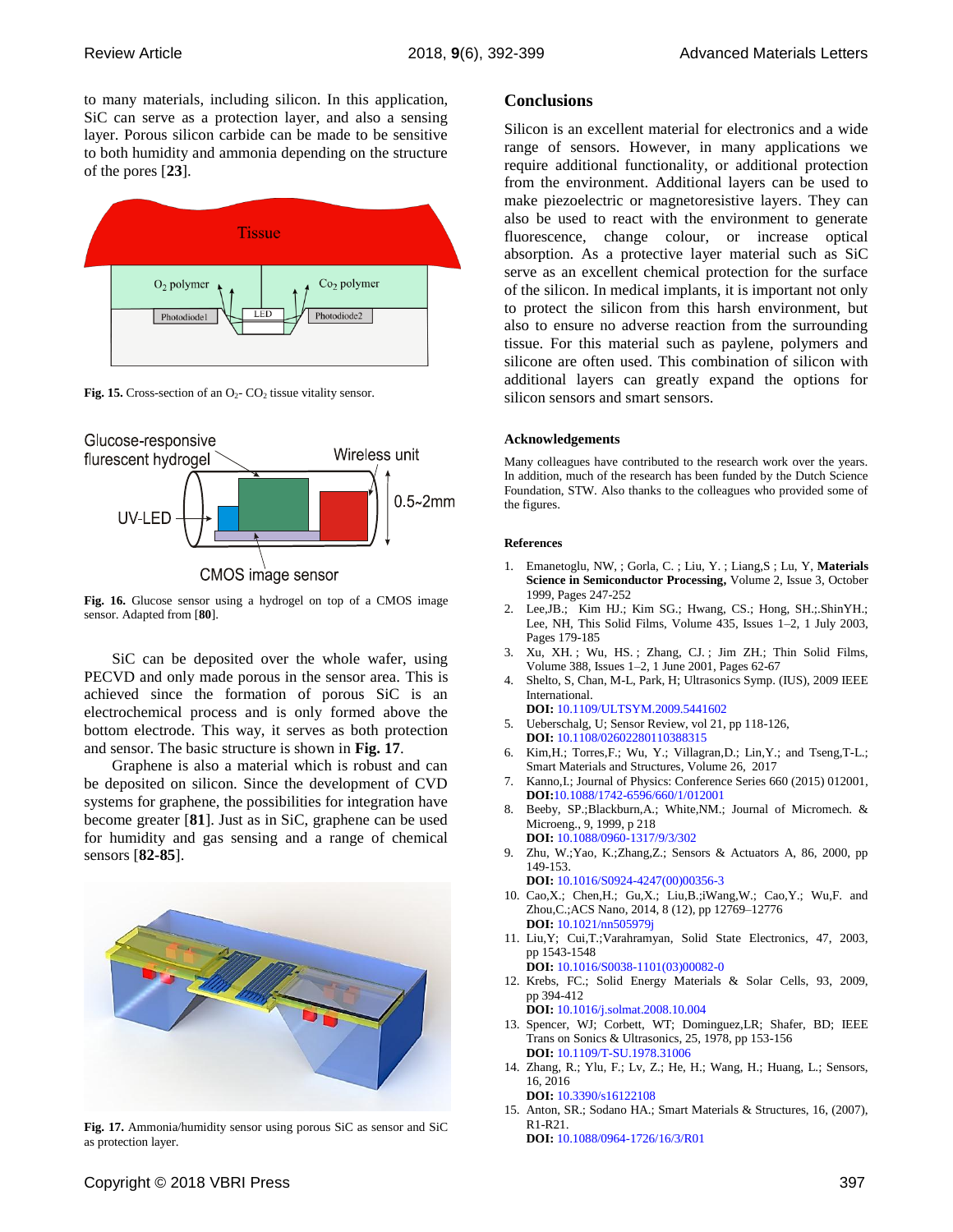- 16. Bowen, CR.; Kim, HA.; Weaver, PM.; and Dunn, S.; [Energy](https://doi.org/10.1039/1754-5706/2008)  [Environ. Sci.,](https://doi.org/10.1039/1754-5706/2008) 2014, **7**, pp25-44 **DOI:** [10.1039/C3EE42454E](https://doi.org/10.1039/C3EE42454E)
- 17. [Trajanovic,](http://aip.scitation.org/author/Trajanovic%2C+Z) Z.; [Kwon,](http://aip.scitation.org/author/Kwon%2C+C) C.; [Robson,](http://aip.scitation.org/author/Robson%2C+M+C) MC.; [Kim,](http://aip.scitation.org/author/Kim%2C+K-C)K-C.; [MRajeswari,](http://aip.scitation.org/author/Rajeswari%2C+M) M,; [RRamesh,](http://aip.scitation.org/author/Ramesh%2C+R) R.; and [TVenkatesan,](http://aip.scitation.org/author/Venkatesan%2C+T) T; Appl. Phys. Lett, 69,1996, 10.1063/1.117967
- 18. Reig, C.; Cubells-Beltrán,MD.; Smart Sensors Measurement & Instrumentation, SSMI, 19,2016, pp 225-252 ISBN: 978-3-319- 34068-5 (Print) 978-3-319-34070-8 (Online)
- 19. [Adamo,C](http://aip.scitation.org/author/Adamo%2C+C).; [Méchin,](http://aip.scitation.org/author/M%C3%A9chin%2C+L)L.; [Heeg,](http://aip.scitation.org/author/Heeg%2C+T) T.; [Katz,](http://aip.scitation.org/author/Katz%2C+M)M.; [Mercone,](http://aip.scitation.org/author/Mercone%2C+S)S.; [Guillet,B](http://aip.scitation.org/author/Guillet%2C+B).; [Wu,S](http://aip.scitation.org/author/Wu%2C+S).; [Routoure,J](http://aip.scitation.org/author/Routoure%2C+J-M)-M.; [Schubert,](http://aip.scitation.org/author/Schubert%2C+J)J.; [Zander,W](http://aip.scitation.org/author/Zander%2C+W).; [Misra,R](http://aip.scitation.org/author/Misra%2C+R).; [Schiffer,](http://aip.scitation.org/author/Schiffer%2C+P) P.; [Pan,](http://aip.scitation.org/author/Pan%2C+X+Q)XQ.; an[d Schlom,D](http://aip.scitation.org/author/Schlom%2C+D+G)G.; APL Materials **3**, 062504 (2015) **DOI:** [10.1063/1.4915486](http://dx.doi.org/10.1063/1.4915486)
- 20. [Chen,](http://aip.scitation.org/author/Chen%2C+Jiamin) J. [Liu,](http://aip.scitation.org/author/Liu%2C+J) J'; Y. Sakuraba, Y.; [Sukegawa,](http://aip.scitation.org/author/Sukegawa%2C+H) H.;[, Li,](http://aip.scitation.org/author/Li%2C+S) S.;<sup>1</sup>, an[d Hono,](http://aip.scitation.org/author/Hono%2C+K) K.; APL Materials **4**, 056104 (2016); **DOI:** [10.1063/1.4950827](http://dx.doi.org/10.1063/1.4950827)
- 21. Rochat,S.; Swager, TM.; ACS Appl. Mater. Interfaces, 5, 2013, pp 4488-4502

**DOI:** 10.1021/am400939w

- 22. Tanase,D.; Komen,N.; Draaijer,A.; Lange,JF.; Kleinrensink,G-J.; Jeekel,J.; and French,PJ.; Proceedings Biodevices 2008, Madeira Portugal 28-31 January 2008, pp 50-55.
- 23. Connolly,EJ.; Trimmer,B.; Pham,HTM.; Groeneweg,,J.; Sarro,PM.; Olthuis,W.; and French,PJ.;, Sensors and Actuators B109 (2005), pp 44-46.
- 24. Poodt,P.; Knaapen,R.; Illiberi,A.; Roozeboom,F.; and van Asten,A.;, J. Vac. Sc. Technol. A, 2012; **30**:01A142-1/5
- 25. Brink van den, J.; Nature Nanotechnology 2, 199 201 (2007) **DOI:**10.1038/nnano.2007.91
- 26. [Reina,](http://pubs.acs.org/author/Reina%2C+Alfonso) A.; [Jia,](http://pubs.acs.org/author/Jia%2C+Xiaoting) X.; [Ho,](http://pubs.acs.org/author/Ho%2C+John) J.; [Nezich,](http://pubs.acs.org/author/Nezich%2C+Daniel) D.; [Son,](http://pubs.acs.org/author/Son%2C+Hyungbin) H.; [Bulovic,](http://pubs.acs.org/author/Bulovic%2C+Vladimir) V.; [Dresselhaus,](http://pubs.acs.org/author/Dresselhaus%2C+Mildred+S) MS.; and [Kong,J](http://pubs.acs.org/author/Kong%2C+Jing).; Nano Lett., 2009, 9 (1), pp 30–35, **DOI:** 10.1021/nl801827v
- 27. Hall,DB.;Underhill,P,;Torkelson,JM; Polymer Engineering & Science, 1998
- **DOI:** 10.1002/pen.10373 28. Gans de, BJ.; Duineveld, PC.; Schubert, US.; Advanced materials, 2004: 203–213
	- **DOI:** 10.1002/adma.200300385
- 29. [https://www.ossila.com/pages/spin-coating#spin-coating-general](https://www.ossila.com/pages/spin-coating#spin-coating-general-theory)[theory](https://www.ossila.com/pages/spin-coating#spin-coating-general-theory)
- 30. <http://techfragments.com/inkjet-printed-kesterite-solar-cells/>
- 31. Sheng, Aa Ars Orientalis. **29**. 1999[nJSTOR](https://en.wikipedia.org/wiki/JSTOR) [4629553.](https://www.jstor.org/stable/4629553)
- 32. By Harry Wad own work, Harry Wad, CC BY 2.5, <https://commons.wikimedia.org/w/index.php?curid=2215242>
- 33. Cho, A. Y.; Arthur, J. R.; Jr (1975). "Molecular beam epitaxy". Prog. Solid State Chem. **10**: 157–192 **[DOI:](https://en.wikipedia.org/wiki/Digital_object_identifier)** [10.1016/0079-6786\(75\)90005-9](https://doi.org/10.1016%2F0079-6786%2875%2990005-9)
- 34. By Vegar Ottesen Own work, CC BY 3.0, <https://commons.wikimedia.org/w/index.php?curid=16957521>
- 35. George SM. Atomic layer deposition: An Overview. Chemical Reviews 2010; **110**:111-131
- 36. Poodt P, Cameron DC, Dickey E, et al. Journal of Vacuum Science & Technology A 2012; **30**: 010802.
- 37. Valdesueiro, D.; TU Delft, The Netherlands. <http://cheme.nl/ppe/people/valdesueirogonzalez.shtml>
- 38. By The original uploader was Mattopia at English Wikipedia Transferred from en.wikipedia to Commons., Public Domain, <https://commons.wikimedia.org/w/index.php?curid=57464570>
- 39. [http://hivatec.ca](http://hivatec.ca/)
- 40. Sarro,PM.;Boer de,CR;Korkmaz,E.;Laros,JMW; Sensors & Actuators, 67,1998, pp 175-180 **DOI:** [10.1016/S0924-4247\(97\)01730-5](https://doi.org/10.1016/S0924-4247%2897%2901730-5)
- 41. Pakula, LS.; Yang, H.; Pham, HTM.; French, PJ.; and Sarro, PM.; JMicromech. Microeng., 14, 2004, p1478 **DOI:** [10.1088/0960-1317/14/11/007](https://doi.org/10.1088/0960-1317/14/11/007)
- 42. French, PJ.; Krijnen, G.; Roozeboom, F.; Microsystems & Nanoengineering, 2, 2016 **DOI:** [10.1038/micronano.2016.48](http://doi.org/10.1038/micronano.2016.48)
- 43. Schmidt EM, McIntosh JS, Bak MJ. Long-term implants of Parylene-C coated microelectrodes. Medical and Biological Engineering and Computing 1988; **26**: 96-101
- 44. Smid J, van Beylen M, Hogen-Esch TE.; Progress in Polymer Science 2006; **31**: 1041-1067.
- 45. [Cieślik](http://www.sciencedirect.com/science/article/pii/S0010938X10004658) M, [Engvall](http://www.sciencedirect.com/science/article/pii/S0010938X10004658) K, [Pan](http://www.sciencedirect.com/science/article/pii/S0010938X10004658) J[, Kotarba](http://www.sciencedirect.com/science/article/pii/S0010938X10004658) A, Corrosion Science 201;1 **53:** 296-301
- 46. Hassler C, von Metzen RP, Ruther P, Stieglitz T.; Journal of Biomedical Materials Research Part B: Applied Biomaterials 2010; **93B**: 266–274.
- 47. Rodger DC, Fong AJ, Li W, et al. Sensors & Actuators B 2008; **B132**: 449-460.
- 48. [Chen](http://ieeexplore.ieee.org/search/searchresult.jsp?searchWithin=%22Authors%22:.QT.Po-Jui%20Chen.QT.&newsearch=true) PJ, [Rodger DC,](http://ieeexplore.ieee.org/search/searchresult.jsp?searchWithin=%22Authors%22:.QT.Rodger,%20D.C..QT.&newsearch=true) [Saati S,](http://ieeexplore.ieee.org/search/searchresult.jsp?searchWithin=%22Authors%22:.QT.Saati,%20S..QT.&newsearch=true) [Humayun MS,](http://ieeexplore.ieee.org/search/searchresult.jsp?searchWithin=%22Authors%22:.QT.Humayun,%20M.S..QT.&newsearch=true) Tai Y-C.. Journal of Microelectromechanical Systems 2008; **17**: 1342-1351.
- 49. The Silicone Molding Design Manual. [http://www.silicone.pro/manual.pdf,](http://www.silicone.pro/manual.pdf) available on Jun 27, 2016.
- 50. Y. L. Park, B. R. Chen, R. J. Wood, IEEE Sensors Journal 2012; **12**: 2711-2718.
- 51. Bachari, EM.: Baud, G.; Ben Amor, S. Jacquet, M, Thin Solid Films, 348, 1999, pp 165-172 **DOI:** [10.1016/S0040-6090\(99\)00060-7](https://doi.org/10.1016/S0040-6090%2899%2900060-7)
- 52. [Mahmood,A](https://scholar.google.nl/citations?user=C42PmyAAAAAJ&hl=nl&oi=sra).; [Machorro,](https://scholar.google.nl/citations?user=PhCzMS4AAAAJ&hl=nl&oi=sra) R.; [Muhl,](https://scholar.google.nl/citations?user=9nZ2-ycAAAAJ&hl=nl&oi=sra)S.; [Heiras,](https://scholar.google.nl/citations?user=iMeptuEAAAAJ&hl=nl&oi=sra) J.Castillón, FF.; Farías, MH.; Andrade, E.; Diamond and Related Materials 12, 2003, pp 1315-1321 **DOI:** [10.1016/S0925-9635\(03\)00076-1](https://doi.org/10.1016/S0925-9635%2803%2900076-1)
- 53. Purica, M; Budianu,E.; Rusu,E.: Danila,M.; Gavrila,R.; Thin Solid Films, 2002 – 403-404,2002, pp 485-488,

**DOI:** [10.1016/S0040-6090\(01\)01544-9](https://doi.org/10.1016/S0040-6090%2801%2901544-9)

- 54. Someno,Y.; Sasaki,M,; and Hirai,T.;Japanese J Appl. Phys., 29, 1990, Paper L358
- 55. McGuire,T.;IEEE Trans. Magn., 11, 1975, pp1018 1038 **DOI:** [10.1109/TMAG.1975.1058782](https://doi.org/10.1109/TMAG.1975.1058782)
- 56. Dieny, B.; Speriosu, VS.: Parkin, SSP.; Gurney, BA.; Wilhoit, DR.; and Mauri,D.; Phys. Rev. B 43, 1991, 1297(R) **DOI:** 10.1103/PhysRevB.43.1297
- 57. Uehara, M; Mori, S; Chen, C H; S-W, Cheong. **Nature;** 399.6736 (1999): 560-563.
- 58. Parkin, SSP.; Kaiser, C.; Panchula, A; Rice, PM; Hughes, B; Samant, M.; Yang,S-H.; **Nature Materials;** 3.12 (Dec 2004): pp 862-7.
- 59. [Jogschies,](https://www.ncbi.nlm.nih.gov/pubmed/?term=Jogschies%20L%5BAuthor%5D&cauthor=true&cauthor_uid=26569263) L.; [Klaas,](https://www.ncbi.nlm.nih.gov/pubmed/?term=Klaas%20D%5BAuthor%5D&cauthor=true&cauthor_uid=26569263)D.; [Kruppe,](https://www.ncbi.nlm.nih.gov/pubmed/?term=Kruppe%20R%5BAuthor%5D&cauthor=true&cauthor_uid=26569263) R.; [Rittinger,](https://www.ncbi.nlm.nih.gov/pubmed/?term=Rittinger%20J%5BAuthor%5D&cauthor=true&cauthor_uid=26569263) J[.;Taptimthong,P](https://www.ncbi.nlm.nih.gov/pubmed/?term=Taptimthong%20P%5BAuthor%5D&cauthor=true&cauthor_uid=26569263).; [Wienecke,A](https://www.ncbi.nlm.nih.gov/pubmed/?term=Wienecke%20A%5BAuthor%5D&cauthor=true&cauthor_uid=26569263).[; Rissing,L](https://www.ncbi.nlm.nih.gov/pubmed/?term=Rissing%20L%5BAuthor%5D&cauthor=true&cauthor_uid=26569263).; an[d Wurz,M](https://www.ncbi.nlm.nih.gov/pubmed/?term=Wurz%20MC%5BAuthor%5D&cauthor=true&cauthor_uid=26569263)C[.;Sensors \(Basel\).](https://www.ncbi.nlm.nih.gov/pmc/articles/PMC4701302/) 11, 2015: pp 28665–28689. **DOI:** [10.3390/s151128665](https://dx.doi.org/10.3390%2Fs151128665)
- 60. [Trajanovic,](http://aip.scitation.org/author/Trajanovic%2C+Z)Z.; [Kwon,](http://aip.scitation.org/author/Kwon%2C+C)C.; [Robson,M](http://aip.scitation.org/author/Robson%2C+M+C)C.; [Kim,K](http://aip.scitation.org/author/Kim%2C+K-C)-C.; [Rajeswari,M](http://aip.scitation.org/author/Rajeswari%2C+M).: [Ramesh,R](http://aip.scitation.org/author/Ramesh%2C+R).[; Venkatesan,T](http://aip.scitation.org/author/Venkatesan%2C+T).: [Lofland,S](http://aip.scitation.org/author/Lofland%2C+S+E)E.[; Bhagat,S](http://aip.scitation.org/author/Bhagat%2C+S+M)M.; and [Fork,](http://aip.scitation.org/author/Fork%2C+D)D.; Appl. Phys. Lett. 69, 1005 (1996); doi: **DOI:** [10.1063/1.117967](http://dx.doi.org/10.1063/1.117967)
- 61. Kraus,T.; Griesser,A.; Klein,O.; Fischer, M.; Schreck,M.; and Karl,H.; Appl. Phys. Lett. 104, 2014, 183104 **DOI:** [10.1063/1.4875275](http://dx.doi.org/10.1063/1.4875275)
- 62. Fina, II.; Scientific Reports 5, Nature Publishing Group 2015-9-25, 2045-2322
- 63. Ilimbey, I.; Yurdal, K.; Bakkalo<sup>v</sup>glu, ÖF Karahan, IH.; Bedir, M.; Applied Surface Sci.,318,2014,pp305-308
- 64. Baibich M. N.; Broto; Fert; Nguyen Van Dau; Petroff; Etienne; Creuzet; Friederich; Chazelas. Physical Review Letters. **61** 1988 pp 2472–2475.
- 65. By Fred the OysteriThe source code of this SVG is valid. <https://commons.wikimedia.org/w/index.php?curid=36210012>
- 66. Van Lintel, HTG.;Sensors & Actuators A, 15, 1988, pp 153-167, [https://doi.org/10.1016/0250-6874\(88\)87005-7](https://doi.org/10.1016/0250-6874%2888%2987005-7)
- 67. Wang, XY.; Ma, YT., ; [Yan,](https://scholar.google.nl/citations?user=HVWoq6AAAAAJ&hl=nl&oi=sra) GY.; Feng, ZH.; Smart Materials and Structures, 23, 2014
- **DOI:** [10.1088/0964-1726/23/11/115005](https://doi.org/10.1088/0964-1726/23/11/115005)
- 68. Ma,HK.; Luo,WF.; Lin,JY.; Sensors & Actuators A:236, 2015, pp 57-66

**DOI:** [10.1016/j.sna.2015.10.010](https://doi.org/10.1016/j.sna.2015.10.010)

- 69. [http://yoshida](http://yoshida-www.pi.titech.ac.jp/yoshida_lab/img/p_040903_002.gif)[www.pi.titech.ac.jp/yoshida\\_lab/img/p\\_040903\\_002.gif](http://yoshida-www.pi.titech.ac.jp/yoshida_lab/img/p_040903_002.gif)
- 70. Vellekoop,MJ.;Visser,CCG.;Sarro,PM.;Venema,A.; Sensors & Acturaors A, 21-23, 1990, pp 1027-2030.
- 71. Vellekoop, MJ Nieuwkoop, E Haartsen, JC.; and Venema, A.; Proc. IEEE 1987 Ultrasonics Symp., pp. 641-644.
- 72. Vellekoop, MJ.; Ultrasonics, 36, 1998, pp 7-14 **DOI:** 10.1016/S0041-624X(97)00146-
- 73. Pearce, LG.; Gunshor, RL.; Pierret, RF.; Applied Physics Letters, 39, 1981, p878 **DOI:** [10.1063/1.92591](http://dx.doi.org/10.1063/1.92591)